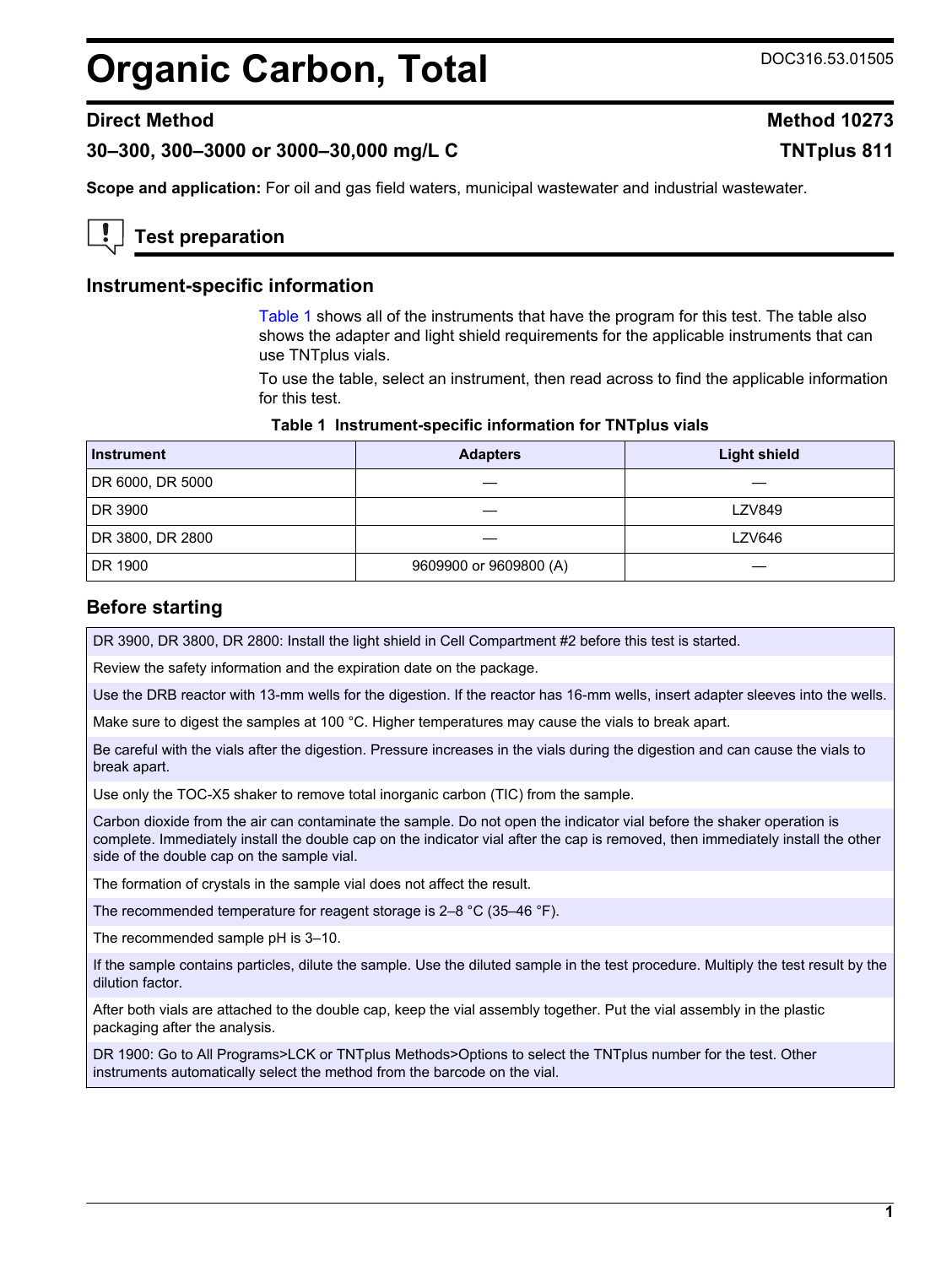Review the Safety Data Sheets (MSDS/SDS) for the chemicals that are used. Use the recommended personal protective equipment.

Dispose of reacted solutions according to local, state and federal regulations. Refer to the Safety Data Sheets for disposal information for unused reagents. Refer to the environmental, health and safety staff for your facility and/or local regulatory agencies for further disposal information.

# **Items to collect**

| <b>Description</b>                               | Quantity |
|--------------------------------------------------|----------|
| Total Organic Carbon, LR TNTplus 810 Reagent Set |          |
| DRB200 reactor with 13-mm wells                  |          |
| TOC-X5 shaker                                    |          |
| Pipet, adjustable volume, 1.0-5.0 mL             |          |
| Pipet, adjustable volume, 1.0-10.0 mL            |          |
| Pipet tips, for 1.0–5.0 mL pipet                 |          |
| Pipet, adjustable volume, 1.0-10.0 mL            |          |
| Test tube rack                                   |          |
| Flask, volumetric, Class A, 100-mL               |          |

Refer to [Consumables and replacement items](#page-4-0) on page 5 for order information.

# **Sample collection**

- Collect samples in clean glass bottles.
- Homogenize samples that contain solids to get a representative sample.
- Rinse the sample bottle several times with the sample to be collected.
- Fill the bottle completely full, then tighten the cap on the bottle.
- Analyze the samples as soon as possible for best results.
- Acid preservation is not recommended.

# **Test procedure**



**1.** Remove the cap from a clear vial. Use a pipet to add 1 mL of sample to the vial. For the 300–3000 and 3000–30,000 mg/L concentration range, add 1 mL of the diluted sample to the vial. Refer to [Sample](#page-2-0) [dilution](#page-2-0) on page 3.



**2.** Insert the uncapped sample vial into the TOC-X5 shaker. Make sure that the vial is pushed all the way down into the shaker. Move the fan over the vial.



**3.** Push the on/off switch to start the shaker. Operate the shaker for 5 minutes.



**4.** When the shake time is complete, remove the cap from a blue indicator vial. Immediately install and tighten a double cap on the indicator vial with the barcode label toward the vial.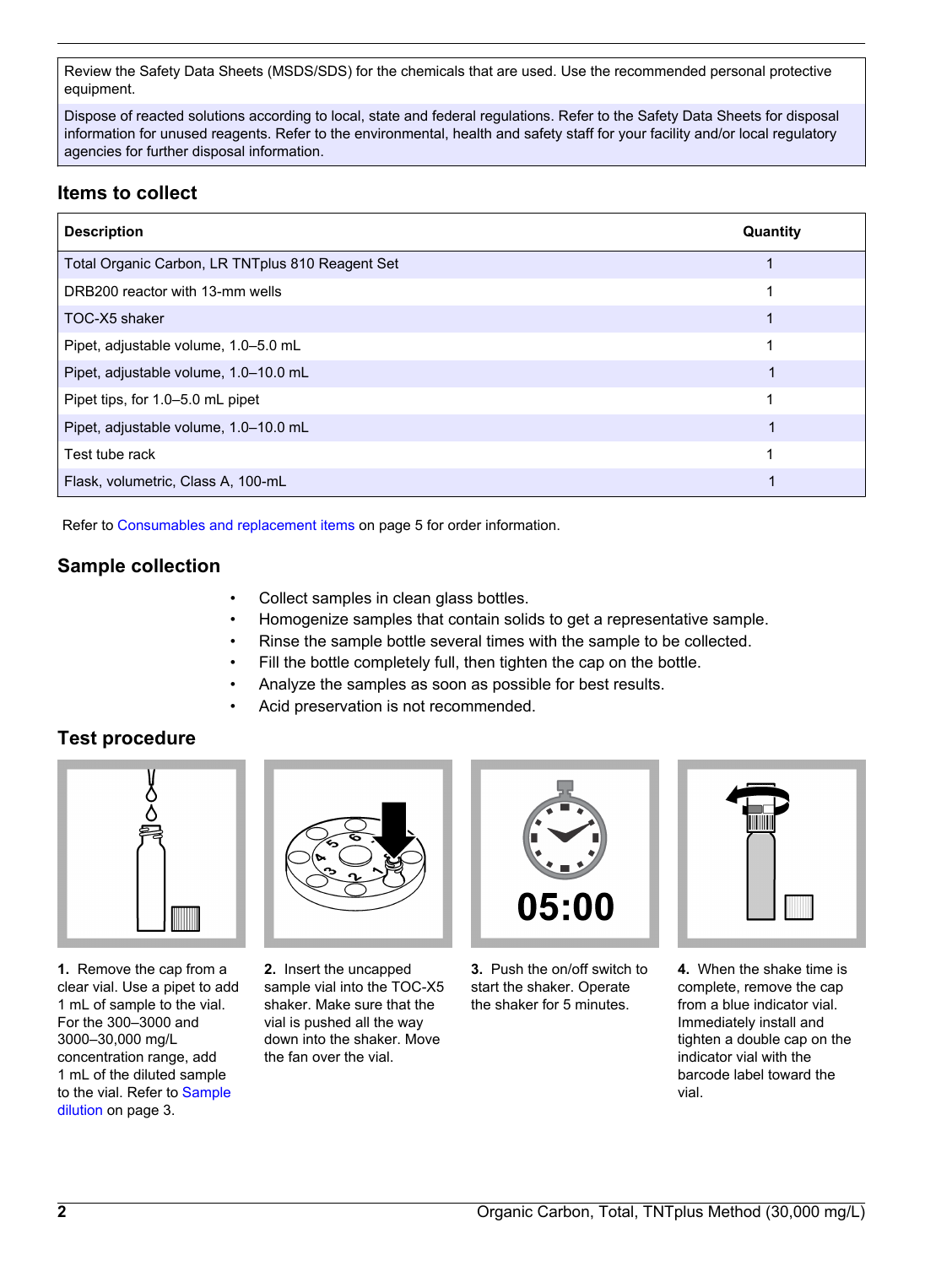<span id="page-2-0"></span>

**5.** Immediately invert the indicator vial, then install and tighten the other side of the double cap on the sample vial. Hold the vial assembly vertically.



**6.** Insert the vial assembly into the DRB reactor (indicator vial on top).



**7.** Increase the vial assembly temperature for 2 hours at 100 °C.



**8.** Let the vial assembly cool completely to room temperature. Make sure that the vials cool completely. Warm vials will give high results.



**9.** Tighten the double cap on both vials.

# **10.** Invert the vial assembly so the indicator vial is on the bottom. Clean the indicator



**11.** DR 1900 only: Select program 811. Refer to [Before starting](#page-0-0) on page 1.



**12.** Insert the vial into the cell holder. DR 1900 only: Push **READ**. Results show in mg/L C.

# **Sample dilution**

Dilute the sample to increase the concentration range of this method and decrease the chloride interference. Refer to [Chloride interference](#page-3-0) on page 4. Do the steps that follow to make a 10x (10-fold: Sample is diluted by a factor of 10) or 100x (100-fold) dilution:

- **1.** Use a pipet to add the selected sample portion to a clean volumetric flask. Fill the flask to the necessary volume with deionized TOC-free water.
	- **a.** Prepare a 10x dilution—Add 1 mL of sample and fill to 10 mL with deionized water (1 mL sample + 9 mL of deionized water).
	- **b.** Prepare a 100x dilution—Add 1 mL of sample and fill to 100 mL with deionized water (1 mL sample + 99 mL of deionized water).
- **2.** Mix well.

vial.

**3.** Use the diluted sample to complete the test.

# **Interferences**

The table that follows shows the substances that were tested for interference and did not interfere up to the levels shown.

| Interfering substance | Interference level   |
|-----------------------|----------------------|
| Ammonium              | 2000 mg/L            |
| Calcium               | 2000 mg/L as $CaCO3$ |
| Chloride              | 3000 mg/L            |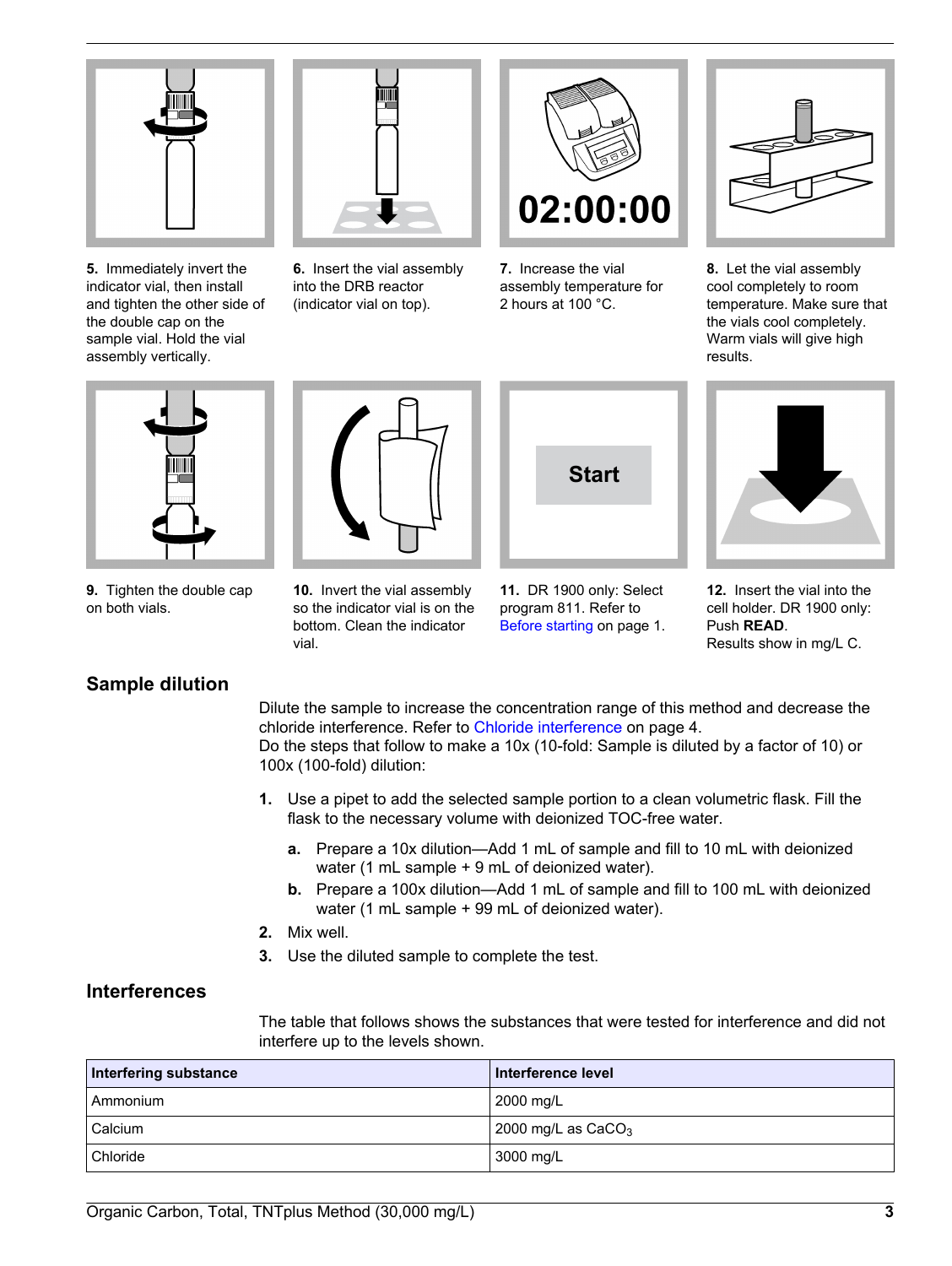<span id="page-3-0"></span>

| Interfering substance | Interference level   |
|-----------------------|----------------------|
| Magnesium             | 2000 mg/L as $CaCO3$ |
| ! TIC                 | 250 mg/L             |

#### **Chloride interference**

Chloride ion is frequently found in produced and flowback waters. High levels of chloride<sup>1</sup> interfere with the test because the chloride changes to chlorine during the digestion process. The chlorine gas goes through the membrane and bleaches the color indicator. This causes a false-positive result.

For the 30–300 mg/L TOC range, chloride interferes with the TOC as shown in Figure 1. At 3000 mg/L, chloride causes an interference of 30 mg/L TOC, which is at the minimum permitted of the concentration range for undiluted samples. If the sample is diluted the chloride interference concentration increases. Refer to [Sample dilution](#page-2-0) on page 3.

- For a 10x dilution, the chloride interference concentration increases from 3000 to 30,000 mg/L.
- For a 100x dilution, the chloride interference concentration increases from 3000 to 300,000 mg/L.

**Figure 1 Chloride interference with TOC**



# **Accuracy check**

#### **Standard solution method**

Use the standard solution method to validate the test procedure, the reagents and the instrument.

Items to collect:

- 1000-mg/L C, TOC Standard Solution
- 200-mL volumetric flask, Class A
- 20-mL volumetric pipet, Class A and pipet filler safety bulb
- Organic-free water

<sup>&</sup>lt;sup>1</sup> The test is not applicable for TOC concentrations of approximately 30 mg/L and chloride concentrations of 10,000 mg/L of higher.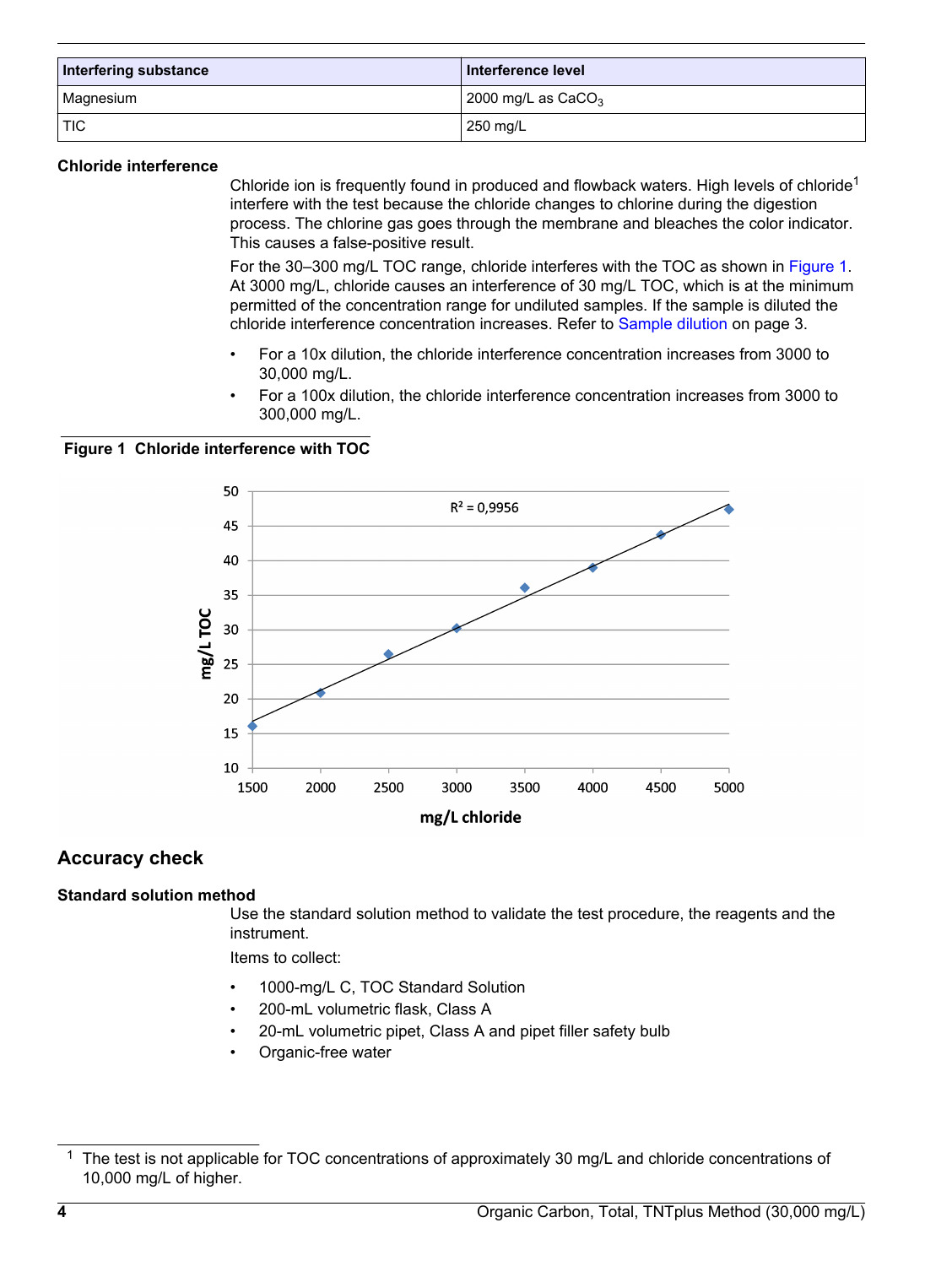- <span id="page-4-0"></span>**1.** Prepare a 100-mg/L C standard solution as follows:
	- **a.** Use a pipet to add 20 mL of a 1000-mg/L C standard solution into the volumetric flask.
	- **b.** Dilute to the mark with organic-free water. Mix well. Prepare this solution daily.
- **2.** Use the test procedure to measure the concentration of the prepared standard solution.
- **3.** Compare the expected result to the actual result.

*Note: The factory calibration can be adjusted slightly with the standard adjust option so that the instrument shows the expected value of the standard solution. The adjusted calibration is then used for all test results. This adjustment can increase the test accuracy when there are small variations in the reagents or instruments.*

# **Method performance**

The method performance data that follows was derived from laboratory tests that were measured on a spectrophotometer during ideal test conditions. Users can get different results under different test conditions.

| <b>Program</b> | <b>Standard</b> | Precision (95% confidence interval) | <b>Sensitivity</b><br>Concentration change per 0.010 Abs change |
|----------------|-----------------|-------------------------------------|-----------------------------------------------------------------|
| TNTplus 811    | 50 ma/L C 1     | 48.84–51.16 ma/L C                  | 3.5 ma/L C                                                      |

# **Summary of method**

The total inorganic carbon (TIC) in the sample is first removed during the shaker operation. The sample is then digested to oxidize the total organic carbon (TOC) in the sample to carbon dioxide  $(CO<sub>2</sub>)$ . The  $CO<sub>2</sub>$  from the digested sample goes through the membrane in the double cap to the indicator vial and causes the indicator solution to change color. The color of the indicator solution is measured by the spectrophotometer. The measurement wavelength is 435 nm.

# **Consumables and replacement items**

#### **Required reagents**

| <b>Description</b>                            | Quantity/test | Unit   | Item no.      |
|-----------------------------------------------|---------------|--------|---------------|
| Total Organic Carbon Reagent Set, HR, TNTplus |               | 25/pkg | <b>TNT811</b> |

#### **Required apparatus**

| <b>Description</b>                                                            | <b>Quantity/test</b> | Unit    | Item no.        |
|-------------------------------------------------------------------------------|----------------------|---------|-----------------|
| DRB 200 Reactor, 115 VAC option, 9 x 13 mm + 2 x 20 mm, 1 block               |                      | each    | DRB20001        |
| DRB 200 Reactor, 230 VAC option, $9 \times 13$ mm + 2 $\times$ 20 mm, 1 block |                      | each    | DRB20005        |
| Pipet, adjustable volume, 1.0-5.0 mL                                          |                      | each    | <b>BBP065</b>   |
| Pipet, adjustable volume, 1.0-10.0 mL                                         |                      | each    | 1970010         |
| Pipet tips, for 1.0–5.0 mL pipet                                              |                      | 75/pkg  | <b>BBP068</b>   |
| Pipet tips, for 1.0-10.0 mL pipet                                             |                      | 50/pkg  | 2558996         |
| Test tube rack                                                                |                      | each    | 1864100         |
| Flask, volumetric, Class A, 100-mL                                            |                      | each    | 2636642         |
| TOC-X5 shaker                                                                 |                      | each    | LQV148.99.00002 |
| Wipes, disposable                                                             |                      | 280/pkg | 2097000         |